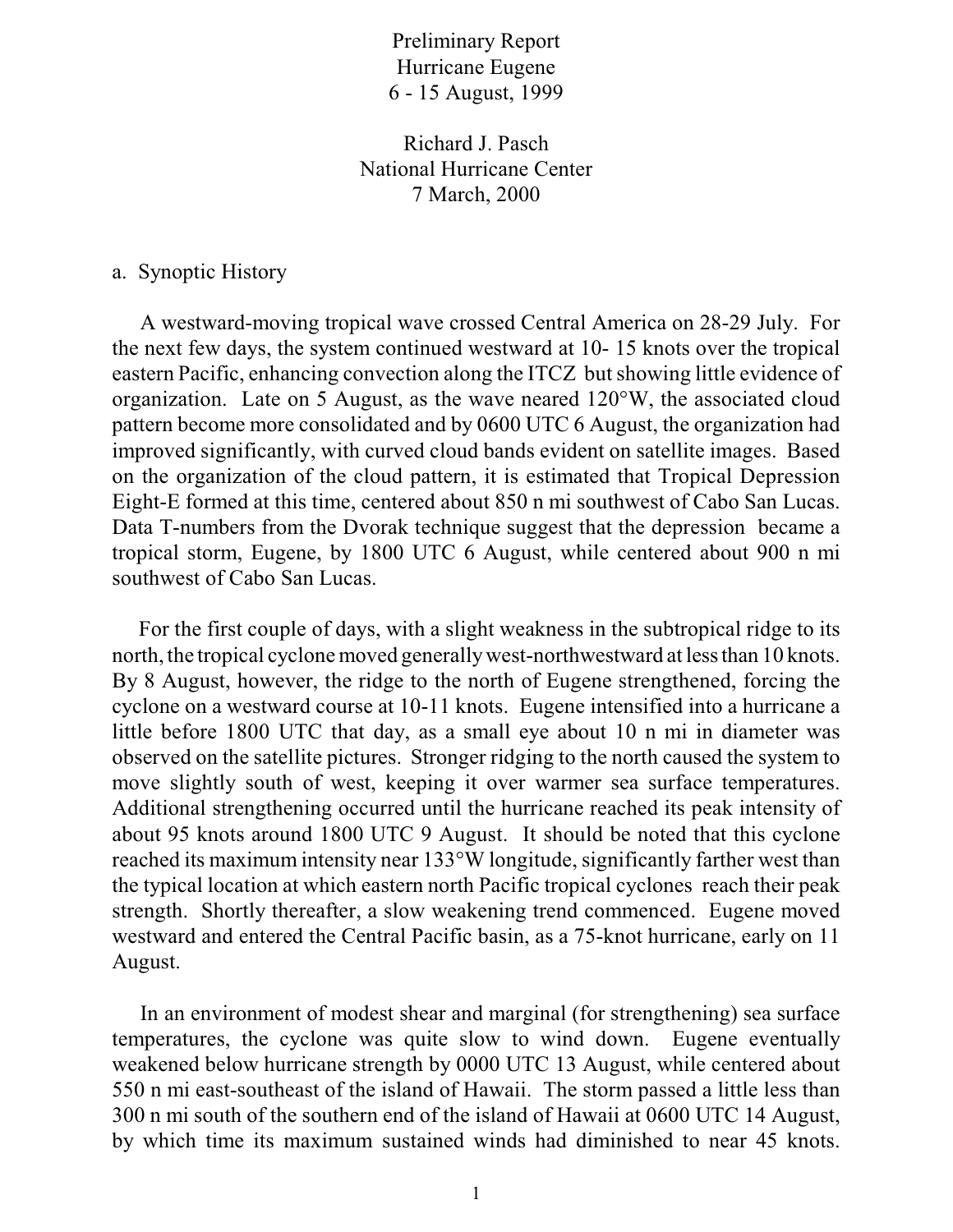Eugene turned west-southwestward toward a region of increasing vertical shear. The cyclone weakened to a depression later on the  $14<sup>th</sup>$ , then turned back toward the west and dissipated, a little over 500 n mi southeast of Johnston Island, on 15 August.

## b. Meteorological Statistics

 Table 1 is a listing of the post-storm "best" track positions and intensities of Eugene at six-hourly intervals. West of 140°W longitude, the best track was produced by the Central Pacific Hurricane Center (CPHC) in Honolulu, Hawaii. Figure 1 is a map of the best track.

 Figures 2 and 3 show curves of the maximum one-minute average "surface" (10 meters above ground level) wind speed and minimum central sea-level pressure, respectively, as a function of time. Also plotted are the observations on which the curves are based, consisting of aircraft reconnaissance and dropsonde data from the U.S. Air Force Reserves (the Hurricane Hunters) as well as Dvorak-technique estimates from the Tropical Analysis and Forecast Branch (TAFB), the Satellite Analysis Branch (SAB), and the U.S. Air Force Weather Agency (AFWA) using satellite imagery. In Fig. 2, the aircraft flight level wind measurements have been adjusted for elevation (90% of 700 mb wind speeds and 80% of 850 mb speeds), and dropsonde wind measurements that fail above the surface are adjusted to the 10 meter level using a mean hurricane eyewall profile determined by previous dropsonde measurements.

 Prior to its entrance into the CPHC's area of responsibility, the intensity of Eugene was estimated solely on the basis of satellite images. The estimated peak strength, 95 knots, is a compromise between Dvorak estimates from AFWA, SAB, and TAFB.

c. Casualty and Damage Statistics

No reports of casualties or damages due to Eugene have been received.

d. Forecast and Warning Critique

 In comparison to the long-term average, Eugene's track was reasonably well forecast, although there was almost always a slight northward bias in the National Hurricane Center and CPHC track predictions. During the strengthening phase of the tropical cyclone, practically all of the official forecasts under-predicted the intensity of Eugene, at times by as much as 30 to 35 knots. Afterwards the intensity was, for the most part, slightly over-predicted.

 The CPHC correctly forecast Eugene to remain safely south of the Hawaiian island chain. Watches and/or warnings were not required.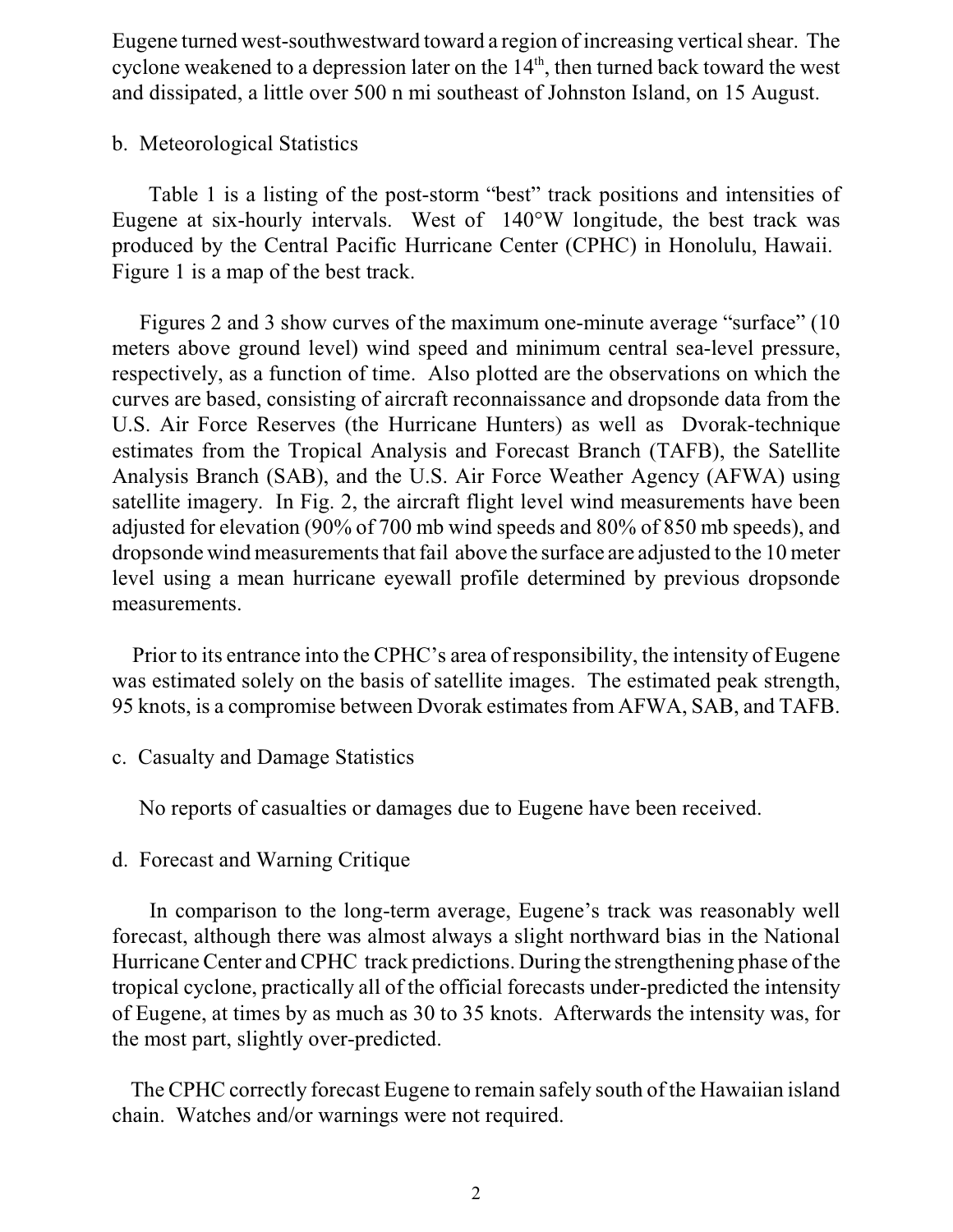| Fable 1. Dest traek, Humieane Eugene, 0-19 August, 1999<br>Date/Time<br>(UTC) | Position                    |                       | Pressure | Wind          | <b>Stage</b>        |
|-------------------------------------------------------------------------------|-----------------------------|-----------------------|----------|---------------|---------------------|
|                                                                               | Lat.<br>$\rm ^{(^\circ N)}$ | Lon.<br>$(^{\circ}W)$ | (mb)     | Speed<br>(kt) |                     |
| 6/0600                                                                        | 12.2                        | 119.9                 | 1007     | 25            | tropical depression |
| 6/1200                                                                        | 12.3                        | 120.4                 | 1007     | 30            | 11                  |
| 6 / 1800                                                                      | 12.6                        | 121.1                 | 1005     | 35            | tropical storm      |
| 7 / 0000                                                                      | 12.9                        | 122.0                 | 1004     | 40            | 11                  |
| 7/0600                                                                        | 13.2                        | 122.8                 | 1003     | 40            | 11                  |
| 7/1200                                                                        | 13.5                        | 123.6                 | 1003     | 45            | 11                  |
| 7/1800                                                                        | 13.9                        | 124.4                 | 997      | 50            | $\pmb{\mathsf{H}}$  |
| 8 / 0000                                                                      | 14.3                        | 125.4                 | 994      | 55            | 11                  |
| 8 / 0600                                                                      | 14.4                        | 126.3                 | 994      | 55            | 11                  |
| 8 / 1200                                                                      | 14.6                        | 127.2                 | 990      | 60            | 11                  |
| 8 / 1800                                                                      | 14.8                        | 128.2                 | 983      | 70            | hurricane           |
| 9/0000                                                                        | 14.9                        | 129.3                 | 979      | 75            | 11                  |
| 9/0600                                                                        | 14.5                        | 130.3                 | 970      | 90            | $\pmb{\mathsf{H}}$  |
| 9/1200                                                                        | 14.3                        | 131.4                 | 970      | 90            | 11                  |
| 9/1800                                                                        | 14.0                        | 132.4                 | 964      | 95            | 11                  |
| 10/0000                                                                       | 14.0                        | 133.5                 | 965      | 95            | $\pmb{\mathsf{H}}$  |
| 10 / 0600                                                                     | 13.8                        | 134.5                 | 970      | 90            | $\pmb{\mathsf{H}}$  |
| 10 / 1200                                                                     | 13.7                        | 135.6                 | 974      | 85            | 11                  |
| 10 / 1800                                                                     | 13.7                        | 136.7                 | 974      | 85            | $\pmb{\mathsf{H}}$  |
| 11/0000                                                                       | 13.7                        | 138.1                 | 977      | 80            | $\pmb{\mathsf{H}}$  |
| 11/0600                                                                       | 13.8                        | 139.3                 | 979      | 75            | $\pmb{\mathsf{H}}$  |
| 11/1200                                                                       | 13.9                        | 140.4                 | 980      | 75            | 11                  |
| 11/1800                                                                       | 14.0                        | 141.5                 | 980      | 75            | $^{\prime\prime}$   |
| 12 / 0000                                                                     | 14.2                        | 142.5                 | 985      | 75            | $\pmb{\mathsf{H}}$  |
| 12 / 0600                                                                     | 14.4                        | 143.6                 | 985      | 75            |                     |

Table 1. Best track, Hurricane Eugene, 6-15 August, 1999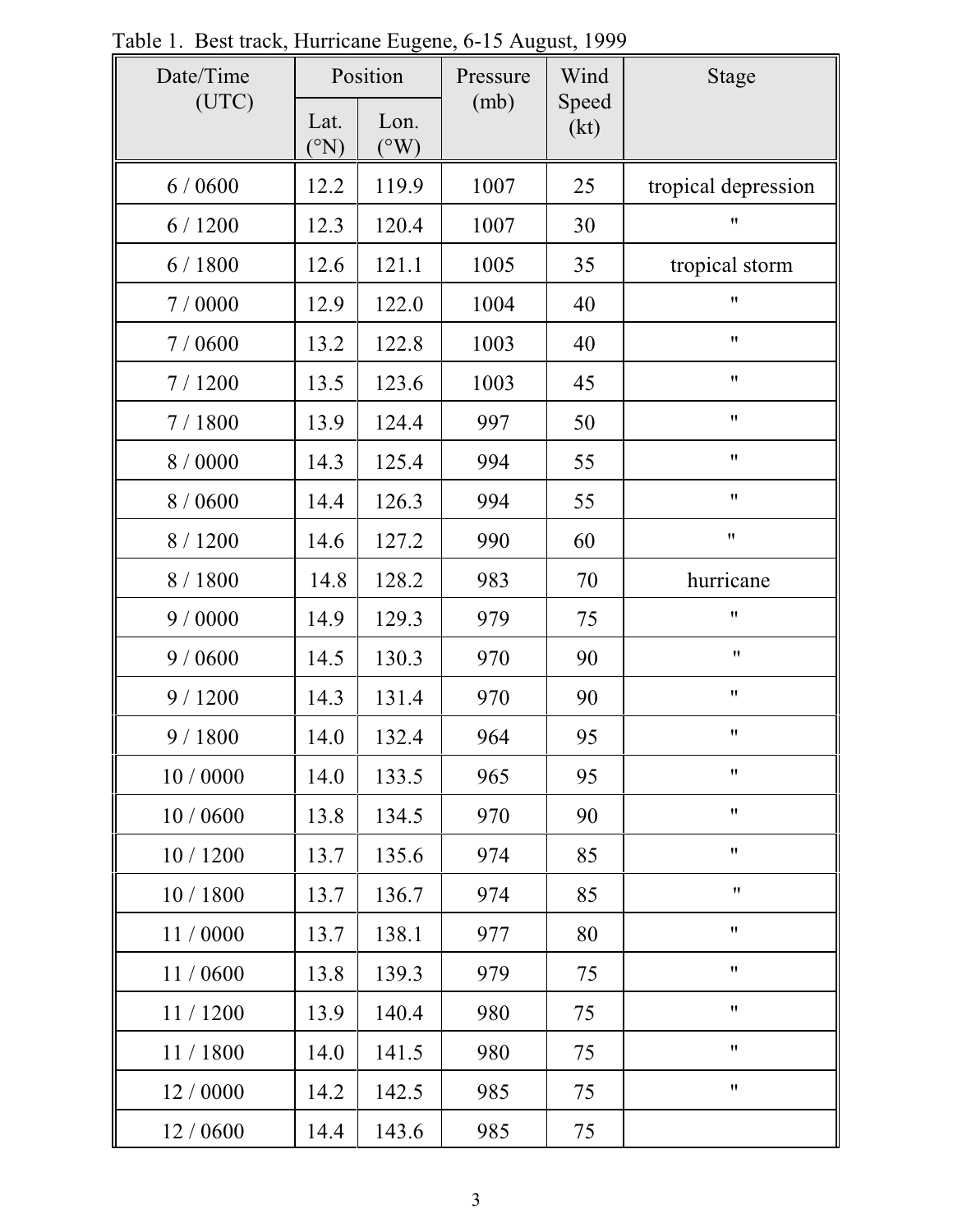| Date/Time<br>(UTC) | Position                      |                         | Pressure | Wind          | Stage               |
|--------------------|-------------------------------|-------------------------|----------|---------------|---------------------|
|                    | Lat.<br>$({}^{\circ}{\rm N})$ | Lon.<br>$({}^{\circ}W)$ | (mb)     | Speed<br>(kt) |                     |
| 12 / 1200          | 14.6                          | 144.6                   | 985      | 75            | 11                  |
| 12/1800            | 14.8                          | 145.8                   | 990      | 65            | 11                  |
| 13 / 0000          | 14.8                          | 146.9                   | 998      | 55            | tropical storm      |
| 13/0600            | 14.7                          | 148.0                   | 998      | 55            | 11                  |
| 13 / 1200          | 14.7                          | 149.3                   | 999      | 55            | 11                  |
| 13 / 1800          | 14.7                          | 150.7                   | 1003     | 50            | 11                  |
| 14 / 0000          | 14.7                          | 152.1                   | 1002     | 45            | $^{\prime \prime}$  |
| 14 / 0600          | 14.5                          | 153.6                   | 1004     | 45            | 11                  |
| 14 / 1200          | 14.1                          | 155.0                   | 1004     | 35            | $\pmb{\mathsf{H}}$  |
| 14 / 1800          | 13.7                          | 156.3                   | 1004     | 30            | tropical depression |
| 15 / 0000          | 13.1                          | 157.5                   | 1006     | 30            | 11                  |
| 15 / 0600          | 12.5                          | 158.8                   | 1006     | 30            | 11                  |
| 15 / 1200          | 12.2                          | 160.3                   | 1006     | 30            | 11                  |
| 15 / 1800          | 12.1                          | 161.8                   | 1006     | 30            | 11                  |
| 16/0000            |                               |                         |          |               | dissipated          |
| 9 / 1800           | 14.0                          | 132.4                   | 964      | 95            | minimum pressure    |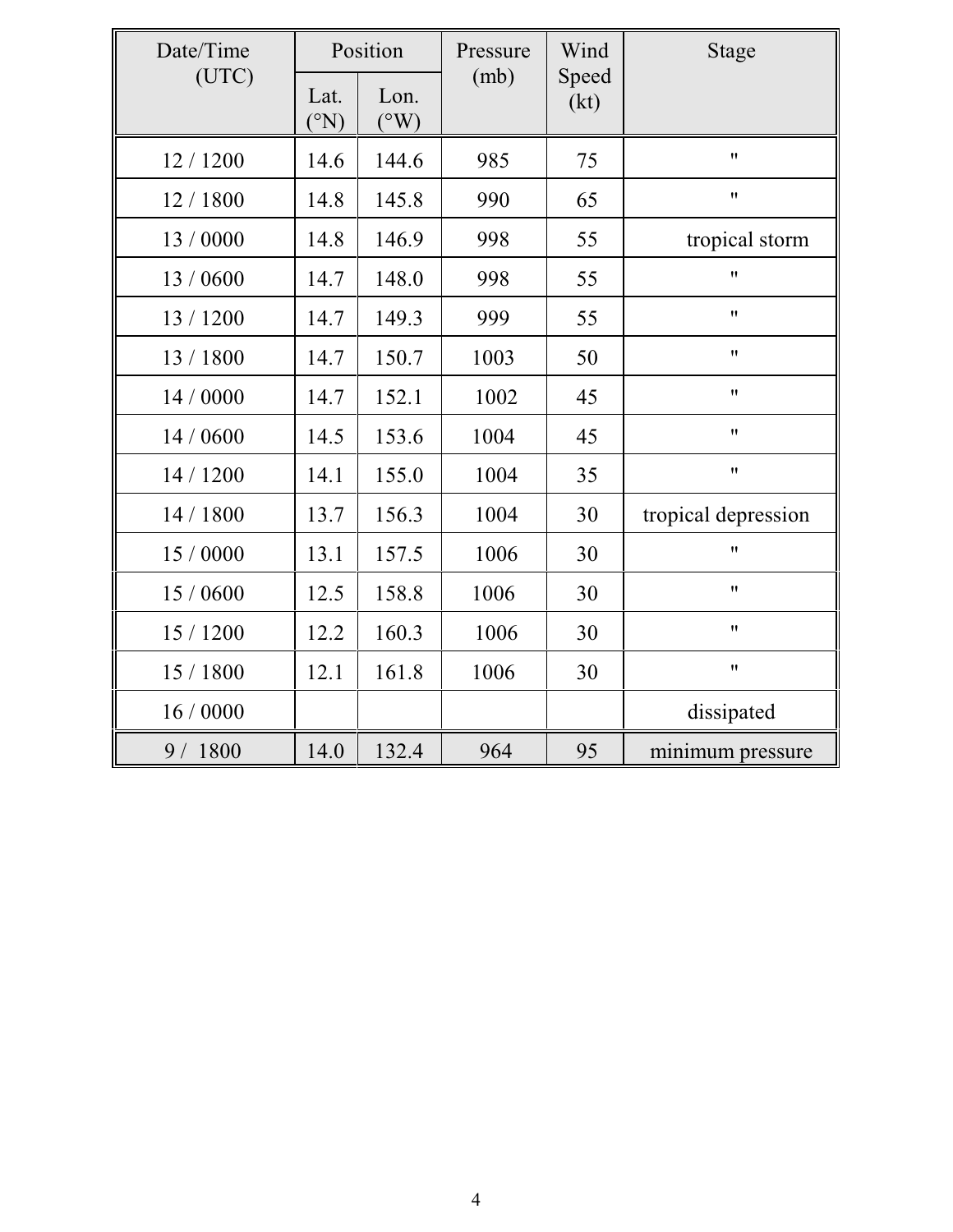